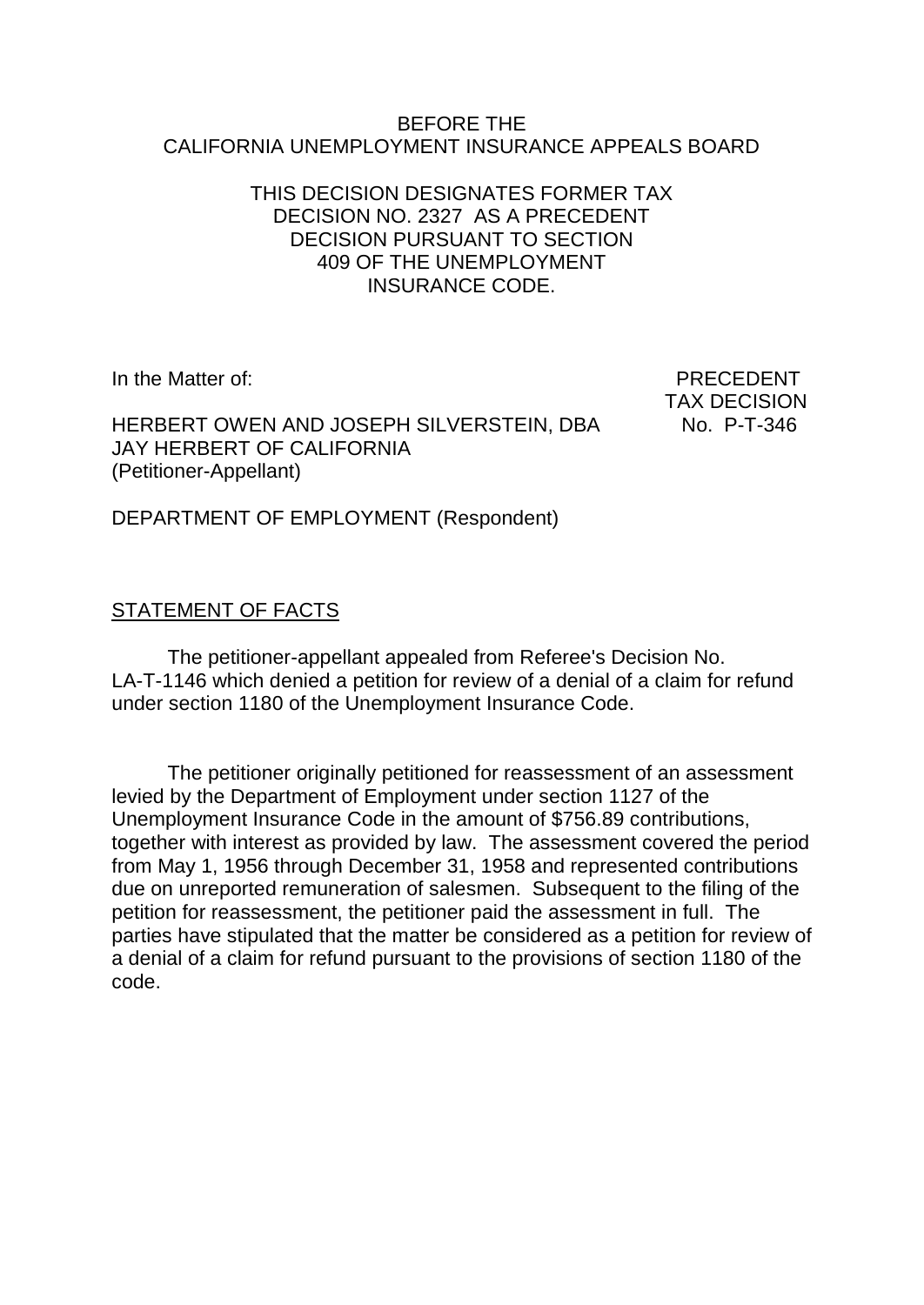The petitioner was engaged in the manufacture and sale of ladies' dresses. Two salesmen were utilized in the State of California. One operated in the northern part of the State and the other in the southern part of the State. The salesmen were given exclusive "territorial rights" to commissions on all sales within their territories, whether made personally or by correspondence with the petitioner. While there was no specific requirement as to the amount of time the salesmen would devote to their business, the northern salesman, who carried two other noncompetitive lines, derived 50 percent of his income from sales of the petitioner's product. The Southern California salesman derived all of his income from sales of the petitioner's product. Although the salesmen were not restricted to carrying lines noncompetitive with the petitioner's product, in practice they did not carry any competitive lines. The salesmen were provided with regular drawing accounts against future commissions. The sales prices and terms and conditions of sales were established by the petitioner and all sales were subject to the petitioner's approval. The petitioner furnished the salesmen with business cards upon which they could imprint their own names at their own expense, sales books and samples. All sales were completed in the petitioner's name. The duration of the relationship was of an indefinite and continuing nature and could be terminated at will by either party without liability to the other.

The northern representative maintained his own business establishment where he displayed the merchandise of the petitioner as well as the two other noncompetitive lines. The Southern California salesman maintained an office and showroom in his home. Each of the salesmen belonged to salesmen's organizations which promoted sales shows several times each year. All expenses in displaying and selling the petitioner's merchandise at these shows were borne by the salesmen. The salesmen were free to use the petitioner's showroom to display and sell the petitioner's merchandise to prospective customers. The Southern California salesman occasionally used this showroom. Although office space and facilities were not customarily furnished to the salesmen, they could use the petitioner's office facilities when necessary to make a sale.

#### REASONS FOR DECISION

The issue presented to us in the present case is whether the salesmen utilized by the petitioner were employees or independent contractors. By way of general observation in resolving the issue involved, it may be stated that the relationship of employer-employee is a mixed one of fact and law and is not susceptible of establishment by any hard and fast rule of measurement.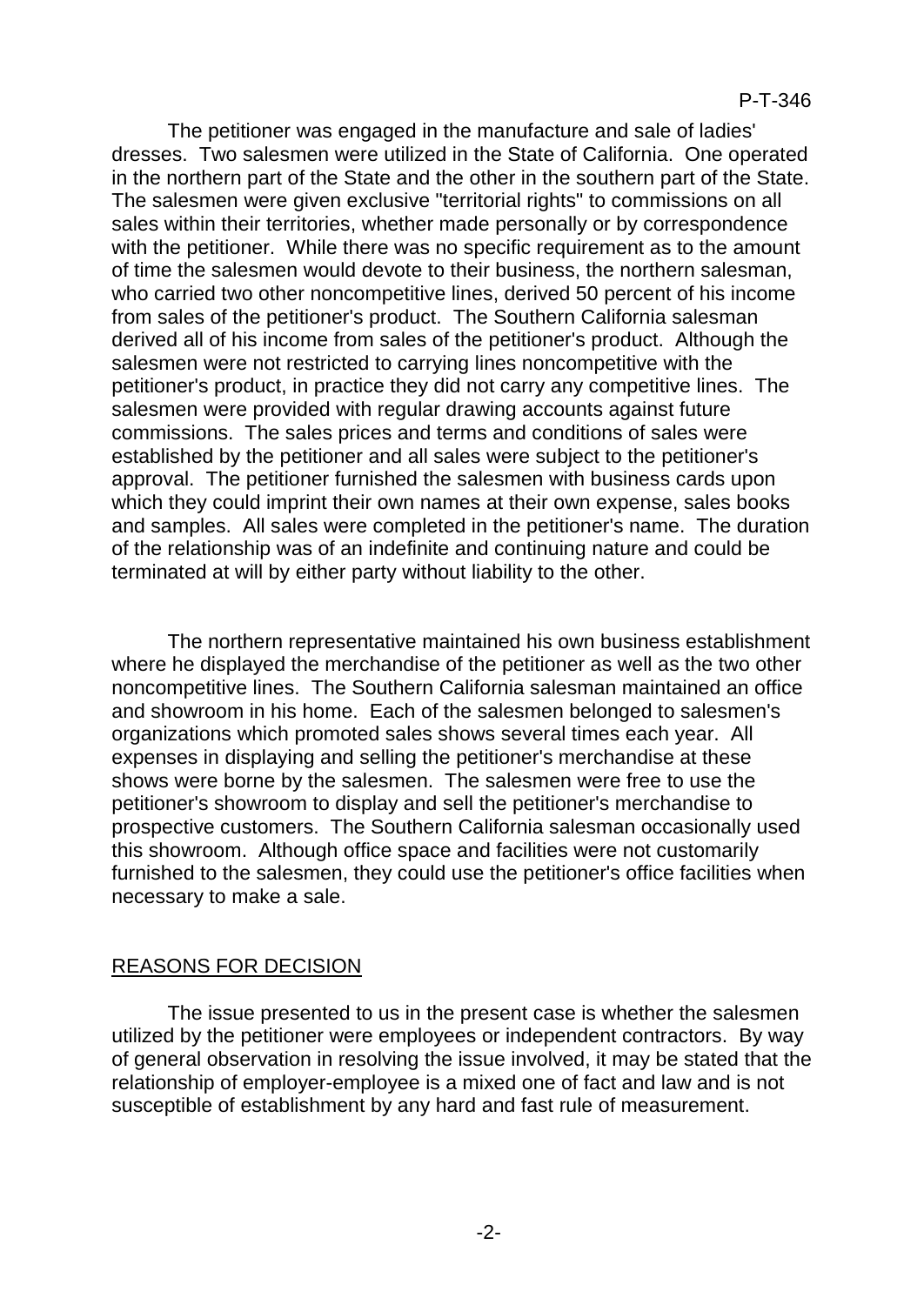The leading California case setting forth criteria for determining whether an employment relationship exists is Empire Star Mines Co., Ltd. V. California Employment Commission (1946), 28 Cal. 2d 33, 168 P. 2d 686. The Supreme Court said therein:

"In determining whether one who performs services for another is an employee or an independent contractor, the most important factor is the right to control the manner and means of accomplishing the result desired. If the employer has the authority to exercise complete control, whether or not that right is exercised with respect to all details, an employer-employee relationship exists. Strong evidence in support of an employment relationship is the right to discharge at will, without cause. (Citations omitted) Other factors to be taken into consideration are:

(a) Whether or not the one performing services is engaged in a distinct occupation or business;

(b) The kind of occupation, with reference to whether, in the locality, the work is usually done under the direction of the principal or by a specialist without supervision;

(c) The skill required in the particular occupation;

(d) Whether the principal or the workman supplies the instrumentalities, tools and the place of work for the person doing the work;

(e) The length of time for which the services are to be performed;

(f) The method of payment, whether by the time or by the job;

(g) Whether or not the work is a part of the regular business of the principal;

(h) Whether or not the parties believe they are creating the relationship of employer-employee. (Rest., Agency, 220; Cal. Ann. § 220)."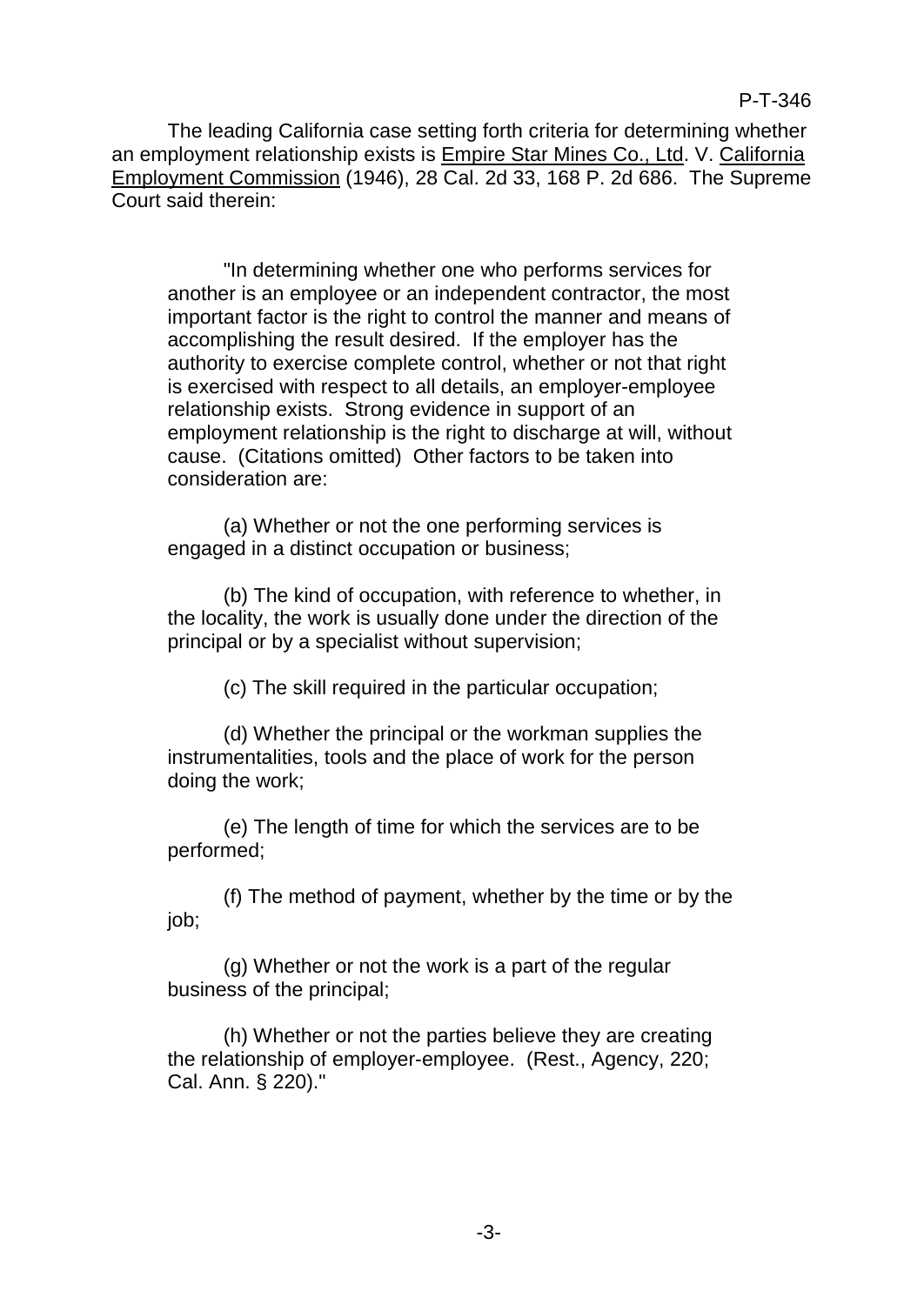Section 220 of the American Law Institute's Restatement of Agency 2d, in which the above enumerated factors are included, also provides:

"It is important to distinguish between a servant and an agent who is not a servant, . . . One who is employed to make contracts may, however, be a servant. Thus, a shopgirl is, and a traveling salesman may be, a servant. . . . The important distinction is between service in which the actor's physical activities and his time are surrendered to the control of the master, and service under an agreement to accomplish results or to use care and skill in accomplishing results. Those rendering service but retaining control over the manner of doing it are not servants. They may be agents, agreeing to use care and skill to accomplish a result and subject to the fiduciary duties of loyalty and obedience to the wishes of the principal; or they may be persons employed to accomplish or to use care to accomplish physical results, without fiduciary obligations, as where a contractor is paid to build a house. An agent who is not subject to control as to the manner in which he performs the acts that constitute the execution of his agency is in a similar relation to the principal as to such conduct as one who agrees only to accomplish mere physical results."

In the absence of any express terms affirming or negating a power of control and direction, its existence must be determined from the reasonable inferences to be drawn from all the circumstances surrounding and attending the making and execution of the contract and the duties ordinarily to be performed thereunder (Press Publishing Co. v. Industrial Accident Commission, 190 Cal. 114, 210 P. 820). Complete abnegation of control is not essential to the establishment of a status of independent contractor. Where one person is performing work in which another is beneficially interested, the latter may exercise over the former a certain measure of control which looks to the results to be obtained without creating the relationship of employer-employee (Bates v. Industrial Accident Commission (1958) 156 Cal. App. 2d 713, 320 P. 2d 167; Tax Decisions Nos. 87, 115, 148, 260, 658, 1176, 1858, 1972 and 2167).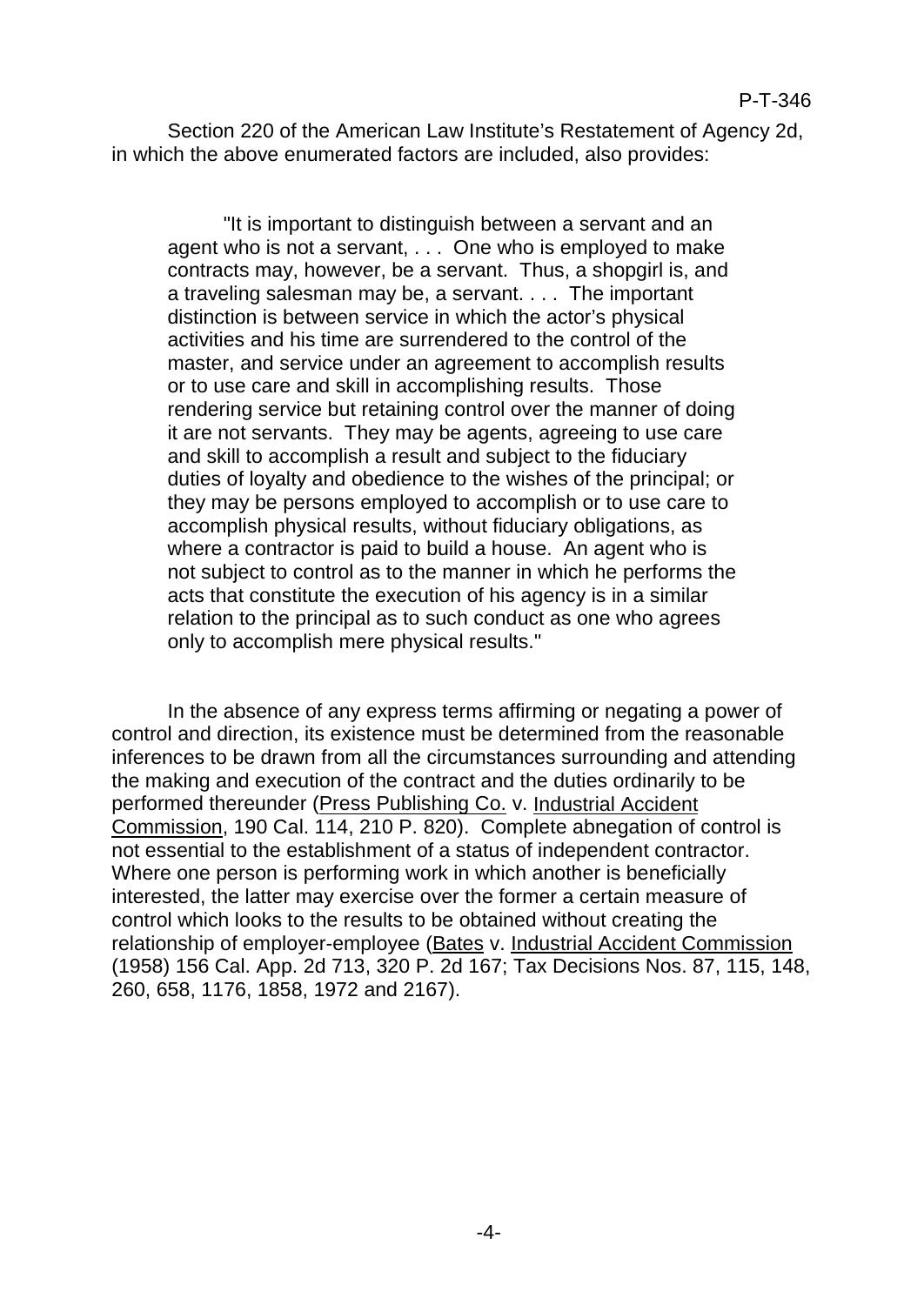We have previously considered numerous situations involving salesmen and sales representatives (wholesale) who were paid on a commission basis. In most instances, there were indicia present to indicate that certain activities were loosely controlled. We held that a considerable freedom of activity is inherent in the nature of the work and, therefore, this condition was not controlling. The right to terminate the relationship at will was present in practically all situations. Depending upon other factors present, this right was given considerable weight in some situations and scarcely considered in others. In analyzing our prior decisions, it appears that where the salesmen received training, were assigned quotas, were required to follow leads, to furnish reports, to attend sales meetings, were given expense allowances or a guaranteed salary, or they performed services of a continuous nature, as a direct and essential part of the petitioner's business operation, we concluded that the salesmen were employees (Tax Decisions Nos. 127, 174, 230, 634, 1005, 1326, 1573, 2054, and 2219). Where the salesmen paid their own expenses, established their own hours of work and itineraries of travel, were not required to attend sales meetings or make reports, and the only direction from the principal consisted of establishing selling prices, terms and conditions of the sale, approval of credit, and furnishing samples, literature or order blanks, we held that the salesmen were independent contractors (Tax Decisions Nos. 80, 190, 231, 1005, 1138, 1203, 1421 and 1626).

In the matter before us, the salesmen maintained their own offices and showrooms and paid their own expenses. They belong to salesmen's organizations which promoted sales shows several times a year. All expenses in displaying and selling the petitioner's merchandise at these shows were borne by the salesmen. Although the Southern California salesman occasionally used the petitioner's showroom and the petitioner's office facilities were available, these factors do not in themselves indicate the existence of a right of control (Tax Decision No. 948).

Under all the circumstances of this case we conclude that each salesman involved herein was an agent appointed to use care and skill to accomplish a result, and subject as an agent to the fiduciary duties of loyalty and obedience to the wishes of his principal; but that he was not subject to control as to the manner in which he performed the acts that constituted the execution of his agency. We conclude that the control exercised by the petitioner related fundamentally to the result for which the agency was created; namely, the promotion of the sale of petitioner's merchandise, and not to the manner and means of accomplishing that result. Accordingly, we conclude that the salesmen involved herein were not employees of the petitioner.